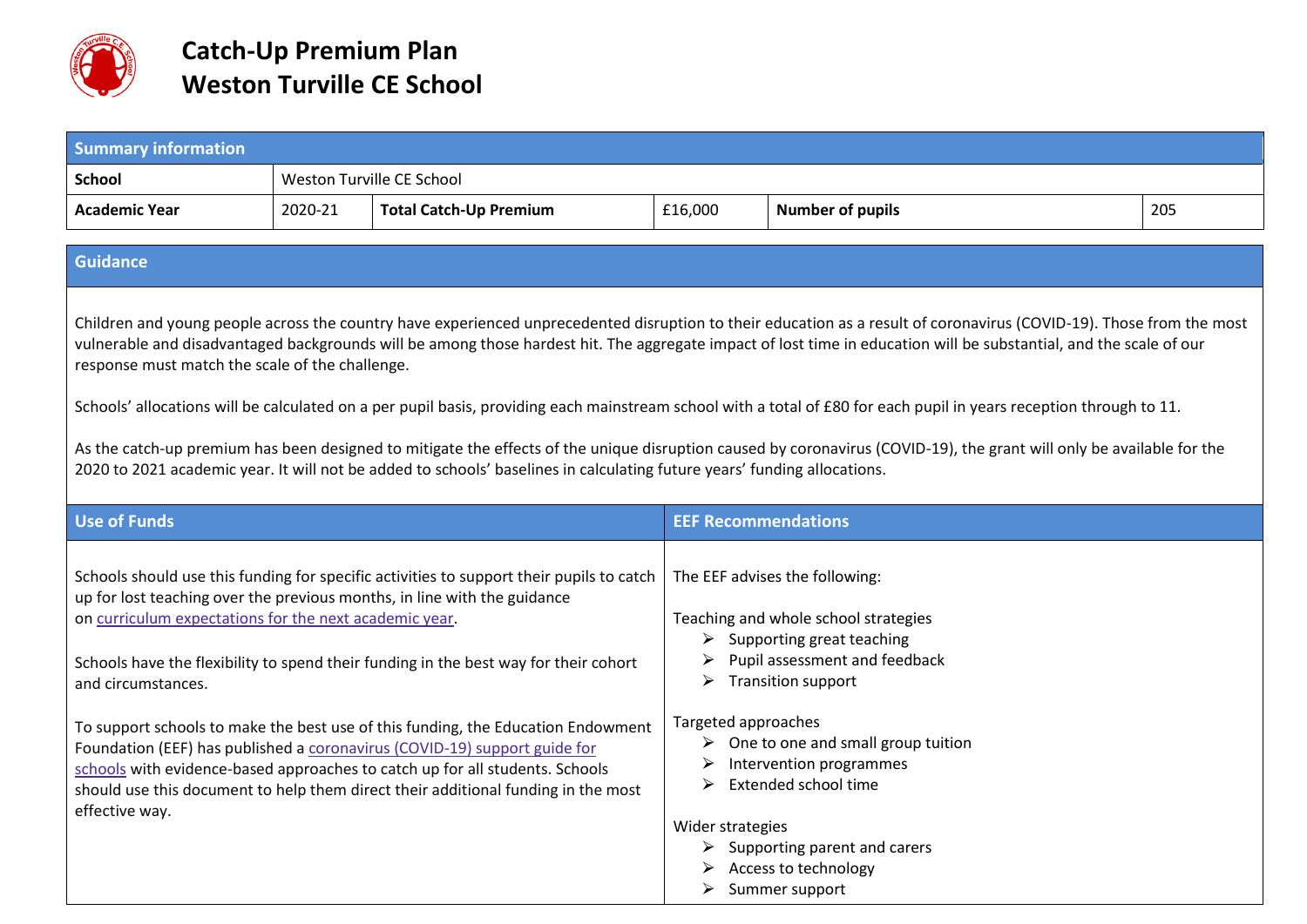| <b>Identified impact of lockdown</b> |                                                                                                                                                                                                                                                                                                                                                                                                                                                                                          |  |  |  |  |  |
|--------------------------------------|------------------------------------------------------------------------------------------------------------------------------------------------------------------------------------------------------------------------------------------------------------------------------------------------------------------------------------------------------------------------------------------------------------------------------------------------------------------------------------------|--|--|--|--|--|
| <b>Maths</b>                         | Specific content has been missed, leading to gaps in learning and stalled sequencing of journeys. Children still have an appetite for maths and lockdown has<br>not affected their attitudes but they are quite simply, 'behind'.<br>Recall of basic skills has suffered – children are not able to recall addition facts, times tables and have forgotten once taught calculation strategies. This is<br>reflected in arithmetic assessments.                                           |  |  |  |  |  |
| <b>Writing</b>                       | Children haven't necessarily missed 'units' of learning in the same way as Maths, but they have lost essential practising of writing skills. Specific knowledge<br>has suffered, leading to lack of fluency in writing. Those who have maintained writing throughout lockdown are less affected, but those who evidently<br>didn't write much have had to work additionally hard on writing stamina and improving their motivation due to the lack of fluency in their ability to write. |  |  |  |  |  |
| <b>Reading</b>                       | Children accessed reading during lockdown more than any other subject. This is something that was more accessible for families and required less teacher<br>input. However, children are less fluent in their reading and the gap between those children that read widely and those children who don't is now<br>increasingly wide. The bottom 20% of readers have been disproportionately affected.                                                                                     |  |  |  |  |  |
| Non-core                             | There are now significant gaps in knowledge - whole units of work have not been taught meaning that children are less able to access pre-requisite<br>knowledge when learning something new and they are less likely to make connections between concepts and themes throughout the curriculum. Children<br>have also missed out on the curriculum experiences e.g. trips, visitors and powerful curriculum moments.                                                                     |  |  |  |  |  |